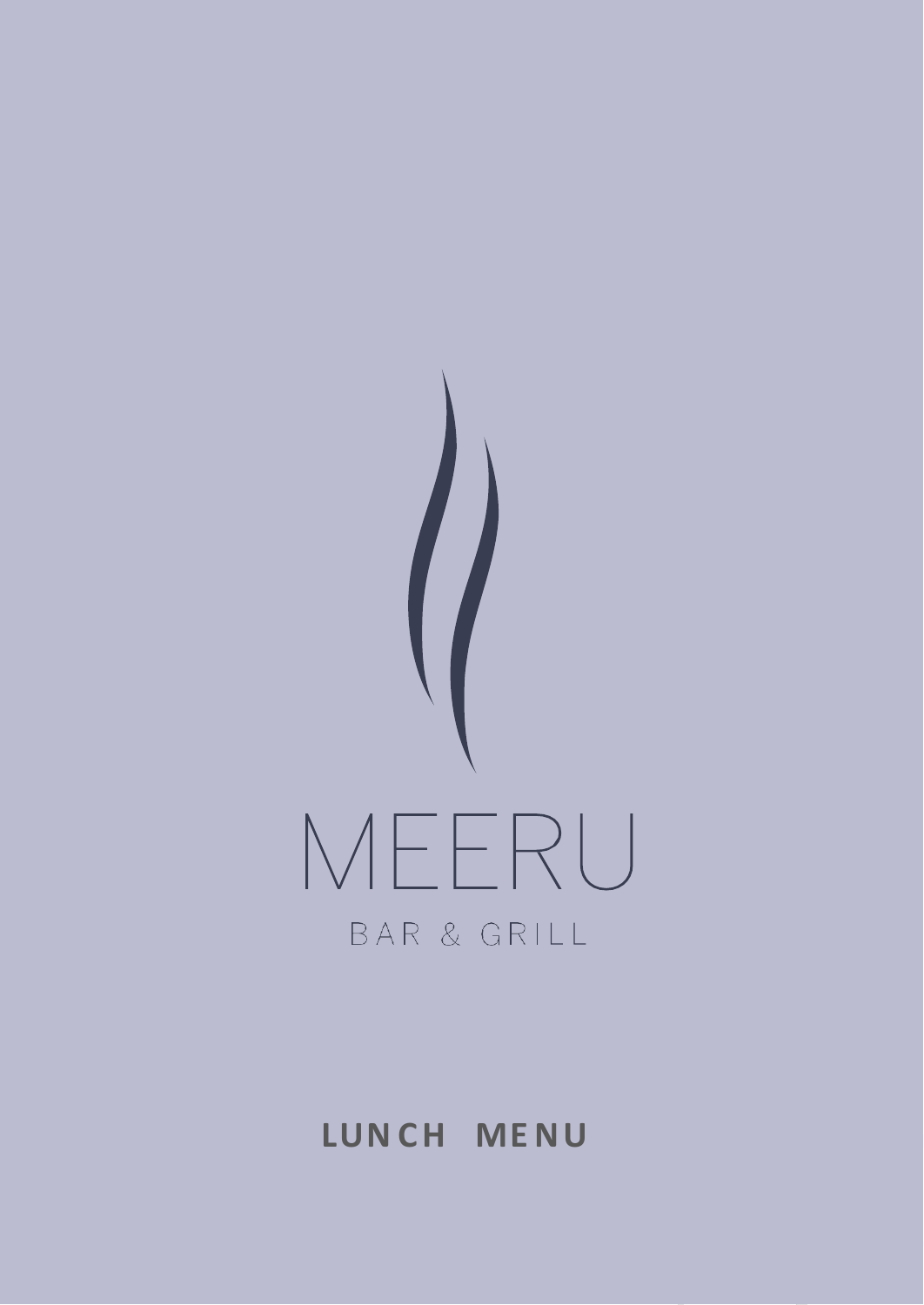### **STARTER**

|                | <b>Classic Caesar Salad (iii)</b><br>Romaine Lettuce, Cherry Tomato, Croutons, Choice of Boiled Egg or Bacon                               | \$27                                      |
|----------------|--------------------------------------------------------------------------------------------------------------------------------------------|-------------------------------------------|
|                | Add-ons:<br><b>Grilled Chicken Breast</b><br><b>Grilled Prawns</b><br>Grilled Lobster 100g<br>Pork Bacon<br>Beef Bacon<br><b>Fried Egg</b> | \$32<br>\$44<br>\$35<br>\$8<br>\$8<br>\$8 |
|                | <b>Meeru Mesclun Leaves Salad</b>                                                                                                          | \$22                                      |
|                | Creamy Tarragon Vinaigrette, Baby Leaves, Carrots, Tomatoes                                                                                |                                           |
|                | <b>Salad Nicoise Medium Rare Tuna</b><br>Red Balsamic Marinated Tuna, Eggs, Tomatoes, Red & Green Pepper,<br>French Beans, Black Olives    | \$28                                      |
|                | Beef Carpaccio, Truffle Dressing, Rucola, Shaved Parmesan                                                                                  | \$28                                      |
|                | Beef Tenderloin Carpaccio, Parmesan Cheese, Truffle Oil, Citrus Dressing, Rucola                                                           |                                           |
|                | Shrimps Cocktail (\$)<br>Prawns, Cocktail Sauce, Mesclun, Cherry Tomatoes                                                                  | \$27                                      |
|                | Pan Fried Mussels with White Wine Sauce (<br>Creamy White Wine Sauce & French Bread Toasted with Garlic Butter                             | \$30                                      |
|                | Chipirones Style Baby Calamari (<br>Lemon Sea Salt Butter & Red Pepper Coulis                                                              | \$40                                      |
| Gluten<br>Free | & Nuts<br>Dairy<br>Spicy<br>Pork<br>Vegan<br>Shellfish<br>& Seafood                                                                        |                                           |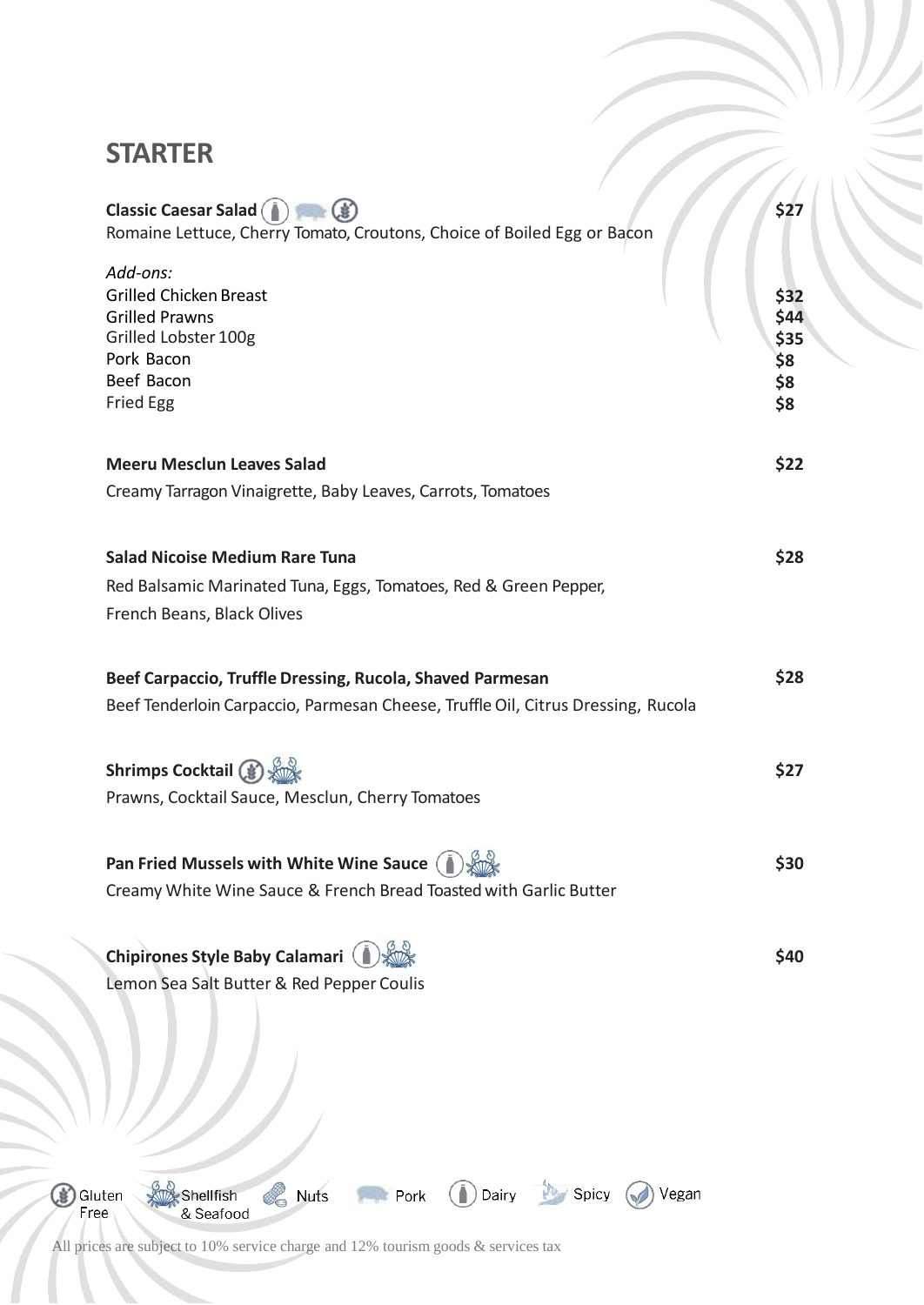### **SANDWICH**

| <b>Hideaway Beef Tenderloin Burger</b>                                            | \$30 |
|-----------------------------------------------------------------------------------|------|
| Cheddar Cheese, Balsamic Onions, Roasted Mushrooms, Sliced Tomatoes, French Fries |      |
|                                                                                   |      |
| Add-ons:                                                                          |      |
| Chicken                                                                           | \$32 |
| Prawns                                                                            | \$44 |
| Lobster 100g                                                                      | \$35 |
| Pork Bacon                                                                        | \$8  |
| <b>Beef Bacon</b>                                                                 | \$8  |
| Fried Egg                                                                         | \$8  |
|                                                                                   |      |
| Piadina Mozzarella Parma Ham and Rucola                                           | \$29 |
| Mozzarella, Parma Ham, Tomatoes & Basil, Piadina Bread                            |      |
|                                                                                   |      |
| Meeru Club Sandwich (                                                             | \$28 |
| Sliced Bread, Mayonnaise, Chicken Breast, Bacon, Tomato,                          |      |
| Cheddar & Emmental Cheese, French Fries                                           |      |
|                                                                                   |      |
| <b>Croque Monsieur</b>                                                            | \$28 |
| Sliced Bread, Ham & Emmental Cheese with Bechamel Sauce                           |      |

## **SOUP**

| <b>Mushroom Soup with Duck Confit, Morels, Shallots</b>                                                                                                                                    | \$24  |
|--------------------------------------------------------------------------------------------------------------------------------------------------------------------------------------------|-------|
| Mushrooms Creamy Soup with Duck Confit, Mushrooms Sautéed with Shallots & Herbs                                                                                                            |       |
| Coconut Seafood Chowder (<br>Kaffir Lime & Drizzle Chili Oil                                                                                                                               | \$26  |
| <b>PASTA AND RISOTTO</b>                                                                                                                                                                   |       |
| <b>Braised Beef Short Ribs Rigatoni</b> (<br>Mushrooms, Carrots, Baby Onions, Bacon, Parsley                                                                                               | \$38  |
| Tiger Prawn Bucatini Pomodoro (<br>Pasta With Tomato Sauce, Tiger Prawns, Fresh Mozzarella & Parmesan                                                                                      | \$57  |
| <b>Seafood Risotto</b><br>Soft Arborio Risotto with Grilled Seafood Creamed, White Wine & Parmesan                                                                                         | \$46  |
| $\circled{1}$<br>Dairy<br><b>De</b> Spicy<br>Nuts Pork<br>Gluten<br>Shellfish<br>Eree<br>& Seafood<br>All prices are subject to 10% service charge and 12% tourism goods $\&$ services tax | Vegan |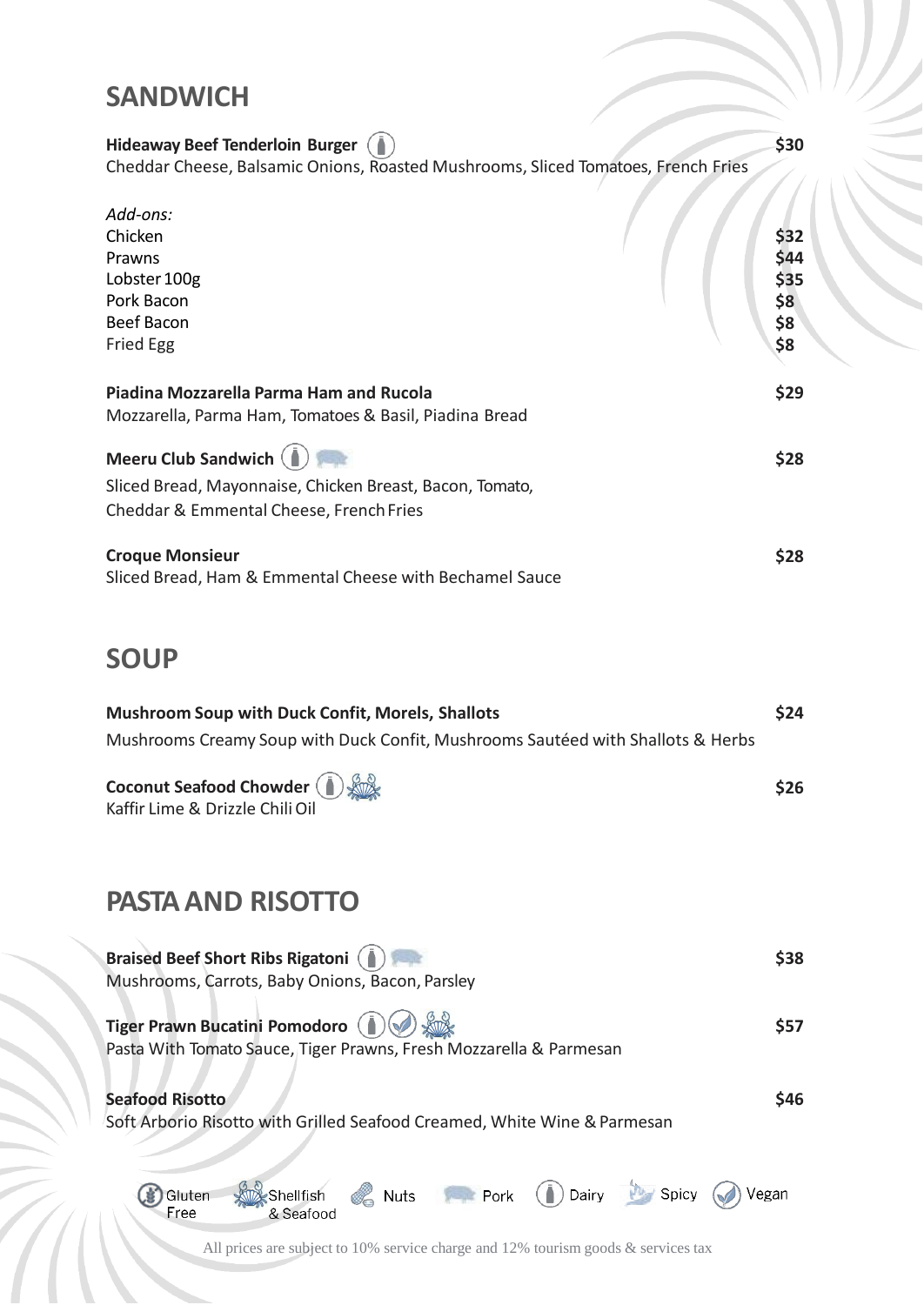### **VEGETARIAN (V)**

#### **Starter**

**Spanish Gazpacho** Spanish Chilled Tomato Soup

**Sandwich**

| Southwest Veggie Grilled Fresh Tacos (3)<br>Mexican Style Grilled Veggies, Fresh Avocado, Sour Cream, Lime & Chili Salsa | \$28 |
|--------------------------------------------------------------------------------------------------------------------------|------|
| <b>Grilled Halloumi Wrap</b><br>Maldivian Papaya Chutney, Baby Spinach, Halloumi Cheese with French Fries                | \$25 |
| <b>Main</b>                                                                                                              |      |
| Wild Mushrooms, Chestnut & Leek Gnocchi (<br>Pecorino Shavings, Truffle Essence                                          | \$42 |
| Quattro Formaggi Risotto ( ( )<br>Chestnuts, Roasted Cherry Tomatoes, Walnuts                                            | \$31 |
| <b>Penne with Pesto</b><br>Pasta with Pesto Creamed Sauce, Walnuts, Tomato Cherries & Parmesan                           | \$28 |



All prices are subject to 10% service charge and 12% tourism goods & services tax

**\$29**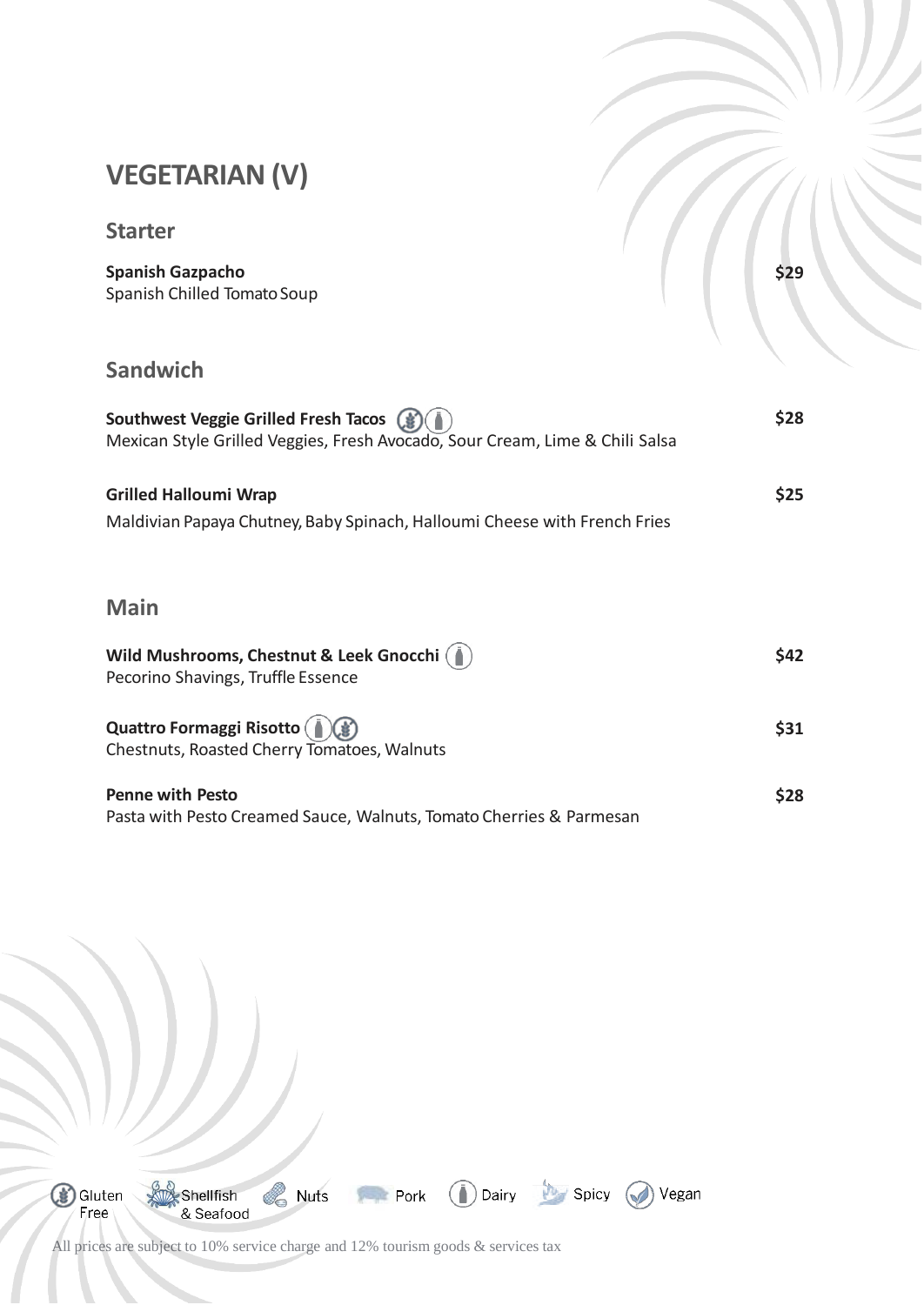#### **FROM LAND**

| Dry Aged Beef Entrecote, Black Peppercorn Sauce               | \$70 |
|---------------------------------------------------------------|------|
| <b>Black Angus Beef Tenderloin, Whole Grain Mustard Sauce</b> | \$64 |
| <b>Barbecue Style Pork Ribs</b>                               | \$45 |
| <b>Corn Fed Baby Chicken Herbs Provencal</b>                  | \$50 |
| <b>Australian Lamb Chops</b>                                  | \$61 |

#### **FROM SEA**

| Live Reef Fish from Aquarium 100g      | \$20       |
|----------------------------------------|------------|
| Live Lobster from Aquarium 100g        | \$35       |
| <b>Yellow Fin Tuna Steak</b>           | \$34       |
| <b>Tiger Prawn Large</b>               | \$44       |
| <b>Oven Roasted Maldivian Sea Bass</b> | <b>S55</b> |

#### **SAUCE**

*1 type of Sauce or Butter will be included with Land or Sea order*

#### **Creamy Lemon Butter**

**Whole Grain Mustard Sauce** 

**Red Wine Sauce**

**Thyme Jus**

**Black Pepper Corn Sauce** 

**Sauce Béarnaise** 

**Mushroom Sauce**

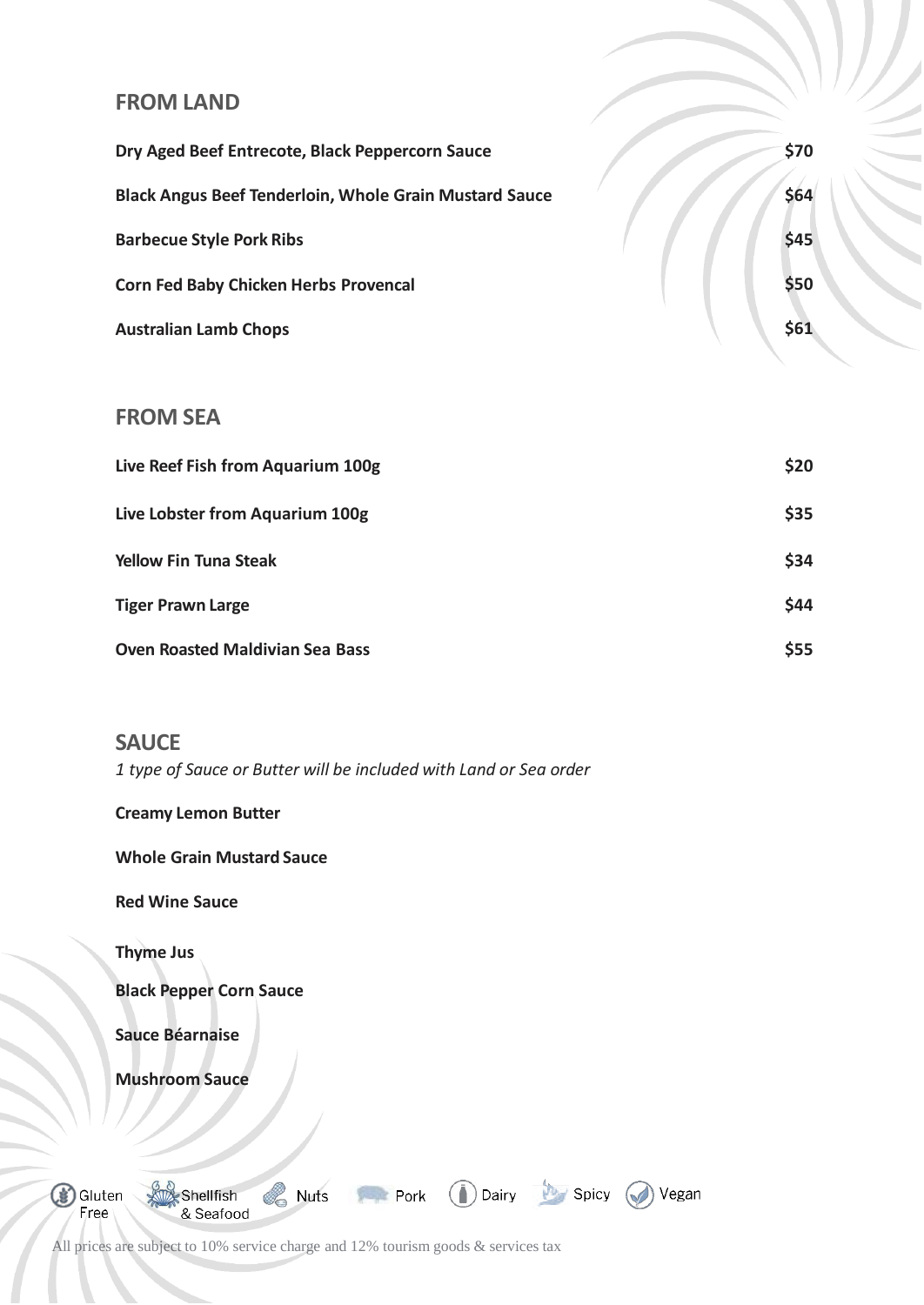### **FOOD-TO-SHARE**

| <b>Grilled Seafood Platter (Reg/Lar)</b><br>Served with Creamy Lemon Butter, Spicy Tahi Sauce, Spicy Curry Dip,<br>Spiny Lobster, Reef Fish, Tuna, Calamar, Cut Crab, Prawns, Green Mussels and Scampi | \$110/\$204 |
|--------------------------------------------------------------------------------------------------------------------------------------------------------------------------------------------------------|-------------|
| Oven Roasted Mozzarella Di Bufala Pizzetta (V)<br>Fresh Tomato Salsa, Spicy Pesto                                                                                                                      | \$40        |
| <b>Hideaway Tacos</b><br>Grilled Corn Tortillas, Guacamole, Tomato Salsa, Jalapeno                                                                                                                     |             |
| <b>Grilled Chicken Breast</b>                                                                                                                                                                          | \$36        |
| <b>Grilled Prawns</b>                                                                                                                                                                                  | \$44        |
| <b>Grilled Live Lobster From Our Tank</b>                                                                                                                                                              | \$35/100g   |
| <b>Grilled Black Angus Tenderloin Steak</b>                                                                                                                                                            | \$38        |

### **SIDE DISH**

| <b>Mashed Potato</b>                   | \$16 |
|----------------------------------------|------|
| <b>Truffle Mashed Potato</b>           | \$18 |
| <b>French Fries</b>                    | \$14 |
| <b>Onion Rings</b>                     | \$18 |
| <b>Grilled Garden corn on the Cobb</b> | \$16 |
| <b>Grilled Seasonal Vegetables</b>     | \$16 |
| <b>Sautéed Mushrooms</b>               | \$16 |

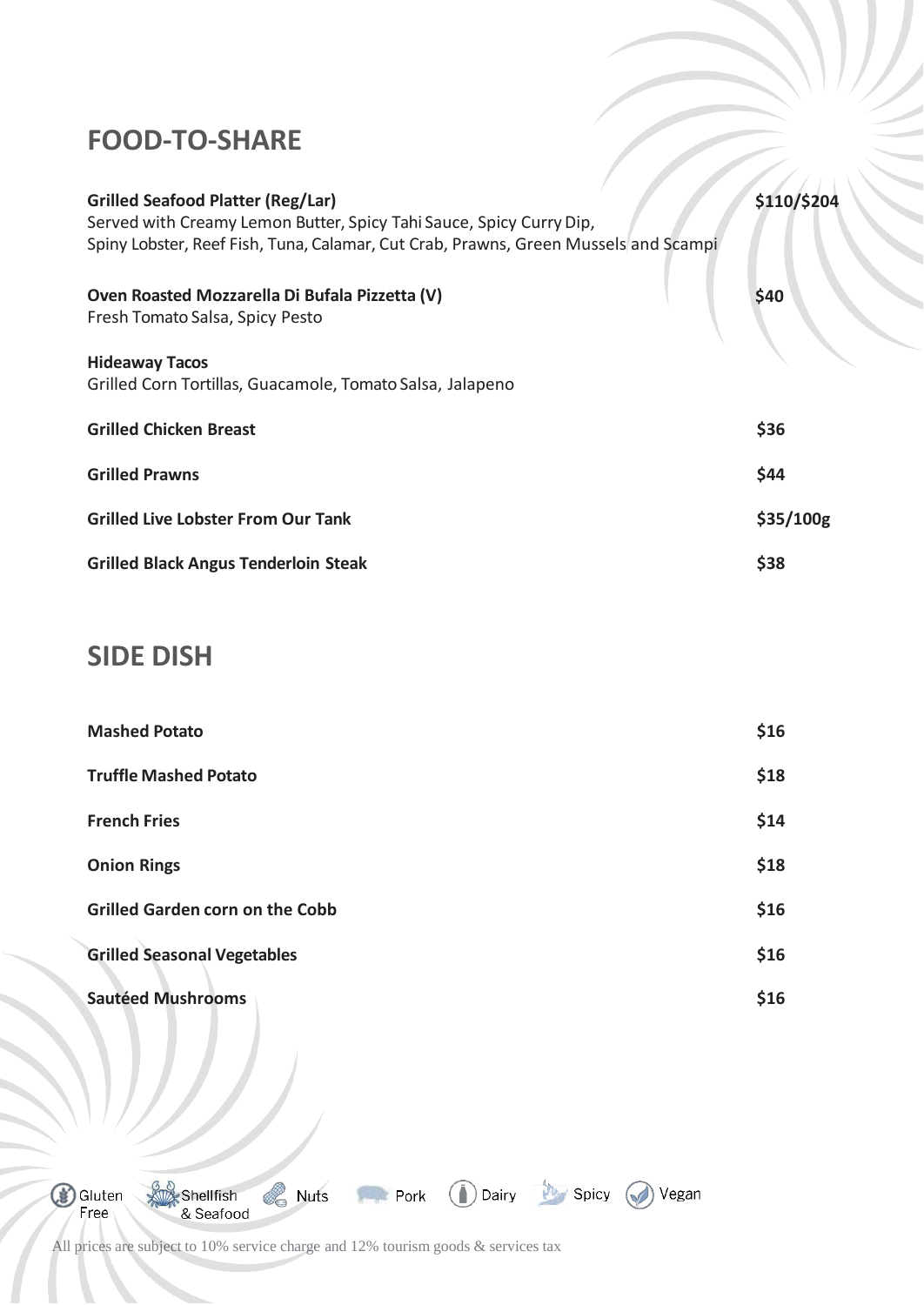### **PIZZA CORNER**

**Margherita** Tomato, Mozzarella Fresh Basil

| <b>Maldivian Tuna Pizza</b><br>Tomato, Mozzarella, Tuna, Onion, Maldivian Chili, Coconut & Curry Leaves                                                    | \$26 |
|------------------------------------------------------------------------------------------------------------------------------------------------------------|------|
| <b>Quattro Formaggi</b><br>Tomato, Mozzarella, Brie, Goat Cheese & Blue Cheese                                                                             | \$26 |
| Chicken<br>Homemade Marinated Chicken with Tomato & Mozzarella                                                                                             | \$27 |
| <b>Seafood</b><br>Tomato, Mozzarella, Shrimps, Scallop, Reef Fish, Calamari, Garlic                                                                        | \$28 |
| Beef Pepperoni (<br>Tomato, Mozzarella, Beef Pepperoni                                                                                                     | \$26 |
| <b>Gardener's Pizza</b><br>Spinach, Tomato, Mozzarella, Bell Pepper, Mushroom Artichoke                                                                    | \$28 |
| Fiery Chorizo Pizza (1)<br>Tomato, Mozzarella, Chorizo, Maldivian Chili                                                                                    | \$26 |
| Parma Ham, Rucola and Parmesan (<br>Tomato, Mozzarella, Basil, Parma Ham, Rucola, Parmesan Cheese                                                          | \$28 |
| Make Your Own Pizza (Select up to 3 toppings)<br>Tomato, Mozzarella, Ham, Chorizo, Prosciutto, Chicken, Seafood,<br>Beef, Eggplant, Bell Pepper, Artichoke | \$30 |

Nuts Pork Dairy Spicy Vegan

**\$22**

All prices are subject to 10% service charge and 12% tourism goods & services tax

Shellfish<br>& Seafood

Goluten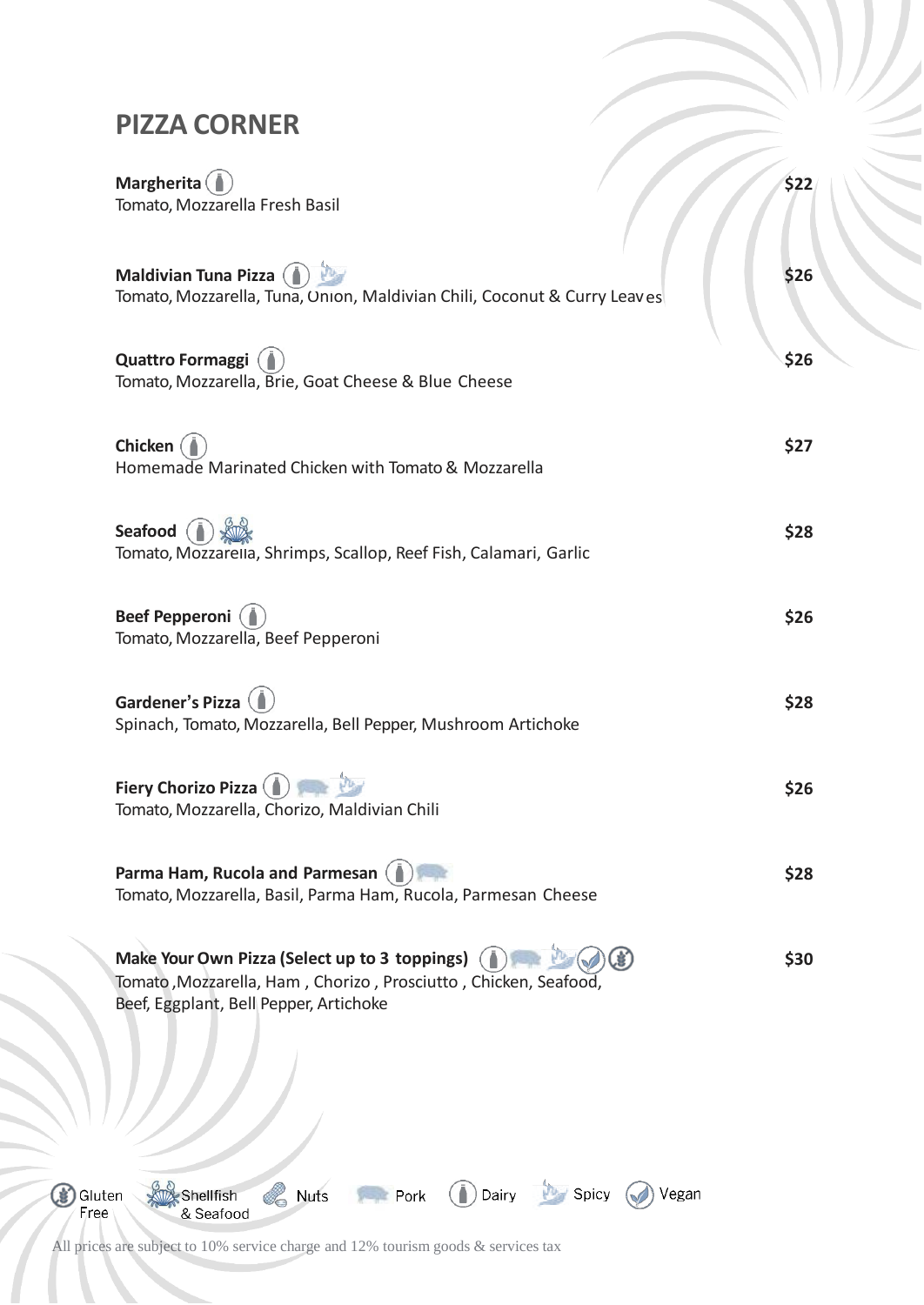# **ARABIC**

| <b>APPETIZER'S</b>                                                                                          |      |
|-------------------------------------------------------------------------------------------------------------|------|
| <b>Assorted Cold Mezzeh</b><br>Hummus, Moutabal, Stuffed Vine Leaves, Tabbouleh                             | \$25 |
| <b>Arabic Spiced Chicken Wings</b><br>Chicken Wings, Lemon, Molasses, Onion, Garlic                         | \$27 |
| <b>SOUP</b>                                                                                                 |      |
| <b>Oriental Chicken Soup</b><br>Chicken Pieces, Fresh Vegetables, Lemon Wedges                              | \$25 |
| <b>MAIN COURSE</b>                                                                                          |      |
| <b>Arabic Spiced Shrimp</b><br>Shrimp, Garlic, Onion, Oriental Rice, Spinach                                | \$45 |
| <b>Egyptian Lamb Fatteh</b><br>Lamb Shank, Lebanese Bread, Oriental Rice, Tomato Sauce, Garlic With Vinegar | \$45 |



**Mahalabia \$16** Milk, Pistachio, Almond, Dry Cranberry, Rose Water